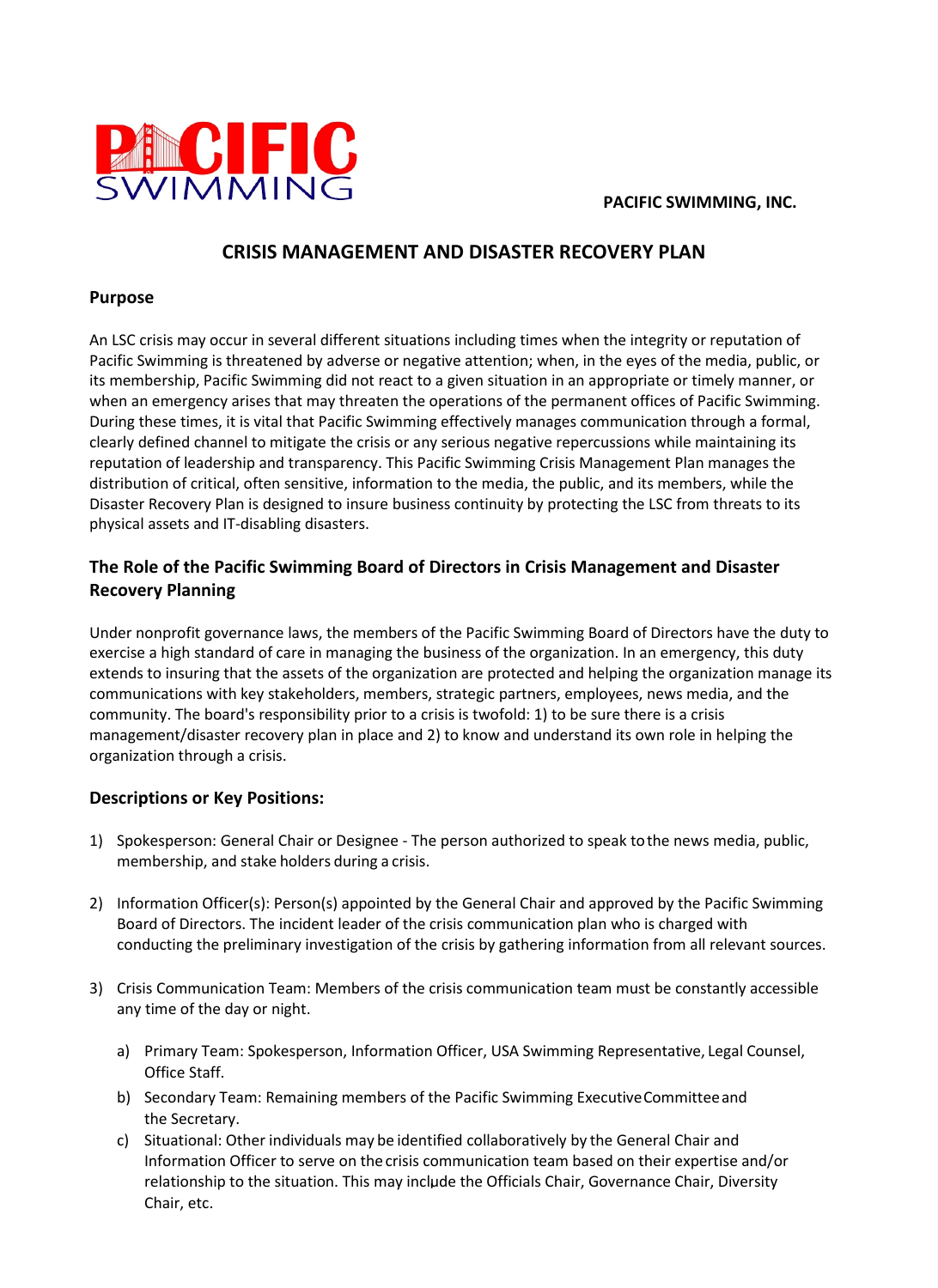- 4) Stakeholders: Stakeholders are those members of key constituent groups who have a vested interest in Pacific Swimming. They include:
	- a) USA Swimming
	- b) Pacific Swimming Board of Directors and Staff Members
	- c) Pacific Swimming Members Clubs, Coaches, Athletes, Non-Athletes
	- d) Parentsof Pacific Swimming member athletes
	- e) LSC Volunteers (committees, events, etc.)
	- f) Partner Organizations and Sponsors
	- g) Media and thePublic

### **General Procedures**

- 1) The General Chair, or his/her designee, is responsible for issues management. It is the responsibility of all Pacific Swimming board and staff members to constantly monitor the LSC and national swimming environments as well as the local, state, and national news coverage of issues or trends that might lead to public relations problems for Pacific Swimming. Upon becoming aware of the existence of any potentially harmful situation, board and staff members are required to contact the General Chair with as much information and documentation as possible regarding the potential situation. The General Chair or his/her designee, in consultation with selected board members and staff, will immediately create and implement a plan that could include intervention or mediation to help mitigate any impending crisis.
- 2) Realizing that not all crises are preventable, it is the responsibility of the Pacific Swimming Board of Directors, through the office of the General Chair, to have an appropriate crisis preparation plan in place that includes the education of all board members with respect to that plan and their roles during a crisis.
- 3) The General Chair, or his/her designee, will serve as the Spokesperson in the event of a crisis. If approached, board members should refer all inquiries to the designated Spokesperson.
- 4) At its first meeting following the fall Pacific Swimming HOD meeting, the Board of Directors will review the current LSC crisis management plan to ensure that all board members are aware of the procedures and their roles during a crisis. Also, at this meeting, the General Chair will bring forth for board approval two recommended appointees to serve as a potential crisis Information Officer for the upcoming year. These appointees must be current members of the Pacific Swimming Board of Directors, be readily available to lead the investigation of a crisis, be thorough and detail-oriented, and possess the ability to remain calm under pressure.
- 5) Should a crisis arise during the year that requires activation of the Pacific Swimming crisis management plan, the General Chair will select one of the two approved appointees as the Information Officer for that situation. That selection will be based primarily on the nature of the crisis with respect to both the board position of the selected appointee and his/her relationship to the crisis situation.

#### **Best Practices**

In the event of a crisis, the Board of Directors of Pacific Swimming will adhere to the following best practices:

1) Crisis prevention is a priority for Pacific Swimming and is supported by continually maintaining sound business practices and effective internal and external communications.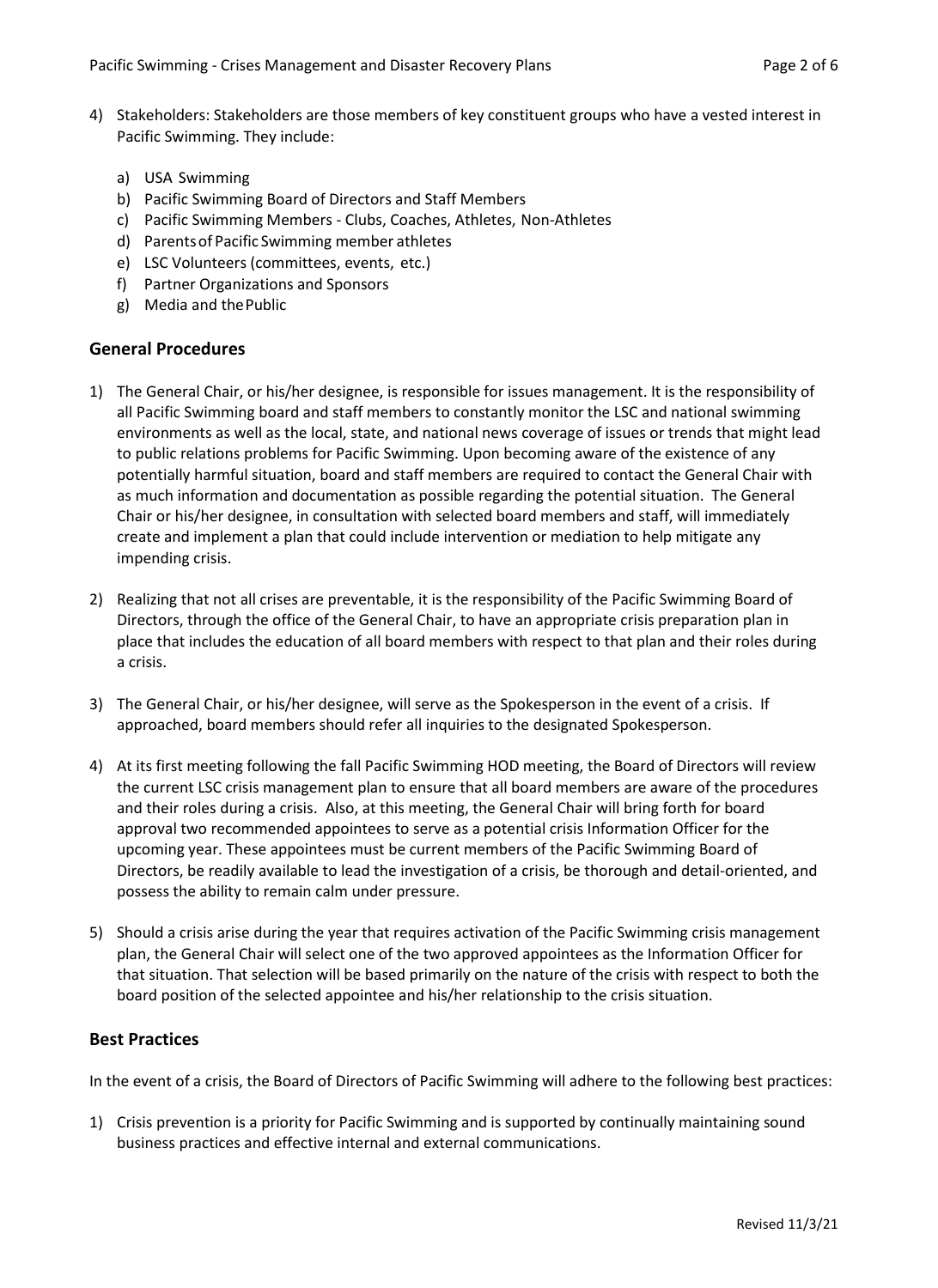- 2) The Board of Directors should budget for and facilitate media training for the designed Spokesperson and staff members to learn strategies to effectively deal with the media during times of crisis.
- 3) Pacific Swimming board members and staff will remain "calm" and take the "high road" during a time of crisis. It is imperative to remain focused under pressure situations to allow for the best possible handling of the crisis and to ensure that the business operations of Pacific Swimming continue to be carried out effectively and professionally during any time of crisis.
- 4) Pacific Swimming understands the urgency in getting its message out first. This allows Pacific Swimming to better control the content and its accuracy as well as stabilizing the situation and solidifying the reputation of Pacific Swimming. Crisis communication planning must be designed to help manage the first 48 hours of an emergency.
- 5) After gathering facts to help understand the crisis, it is imperative that Pacific Swimming communicates the right message. Consultation with legal counsel may be necessary to ensure that appropriate information is shared at the appropriate time(s).
- 6) Board members should return phone calls and emails directing the inquirer to the designated Spokesperson. The Spokesperson is responsible for following up with all communications including phone calls and emails. Under no circumstances should a board member provide any information other than the contact information for the Spokesperson when approached.
- 7) As soon as possible upon receipt of any information pertaining to the crisis, board members should immediately relay that information to the Information Officer.
- 8) Private conversations among board members are the preferred method of communication during a time of crisis. Pacific Swimming Board of Directors members should minimize the use of email communications related to any existing crisis during the activation of the crisis management plan.
- 9) The Information Officer will share information regarding the crisis with the board members and stakeholders of Pacific Swimming at the appropriate time.
- 10) Issues regarding personnel and Board of Review matters are to remain confidential.
- 11) The Pacific Swimming Office will serve as the permanent repository for all critical Pacific Swimming documents, news releases and/or fact sheets related to any crisis.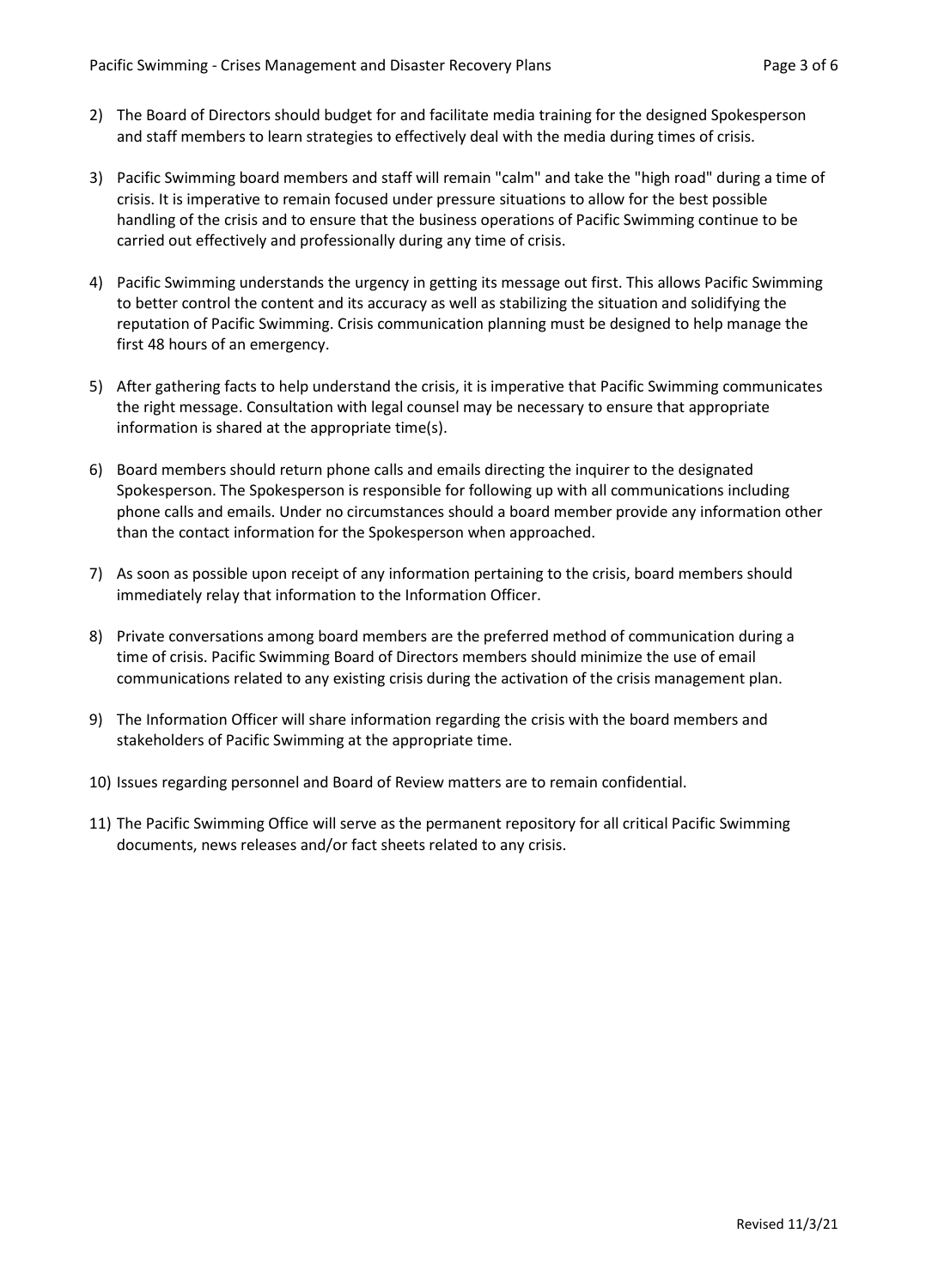## **CRISIS MANAGEMENT PLAN**

### **Process**

- 1) Notification: The General Chair should be immediately notified of any impending or existing crisis by staff and/or board members of Pacific Swimming.
- 2) Assessment of the Situation: Upon receiving notification of an impending or existing crisis, the General Chair will either activate an intervention/mediation plan or appoint one of the two approved Information Officers to initiate an investigation.
- 3) Information Officer: Based on the nature of the crisis, the General Chair will appoint an Information Officer from the two individuals previously approved by the Pacific Swimming Board of Directors to initiate the investigation. This investigation should include:
	- a) Determine what happened.
	- b) Determine when and where it happened.
	- c) Determine who is affected.
	- d) Identify why it happened and what or who caused it.
	- e) Investigate and assess the reaction to the incident.
	- f) Determine possible repercussions of theincident.
	- g) Interview and collect all facts and documents from those affected.
	- h) Determine when more information might become available.
	- i) Present recommendations to the General Chair as to how to prevent a reoccurrence.

### **Contact information for the Information Officer is listed in Appendix A and Board members should supply him/her with any pertinent information as soon as he/she is made aware of it.**

- 4) Activation of Crisis Communication Team: Depending on the situation. The Information Officer will convene the primary and/or primary and secondary crisis communication team(s) via conference call or in-person meeting.
	- a) The crisis communication team will be alerted by a phone call; use of email is discouraged. It is imperative that the Information Officer has up- to-date contact information for all members of the crisis management team.
	- b) The information Officer may engage others in the process based on the situation.
- 5) Before Going Public the Crisis Communication Team:
	- a) Based on information gathered and presented by the InformationOfficer, the crisis communication team will assess the situation. Determine the facts and begin planning.
	- b) The crisis communication team will formulate an appropriate response to the crises.
	- c) The crisis communication team will construct a plan/process andtimetable that appropriately addresses the crisis.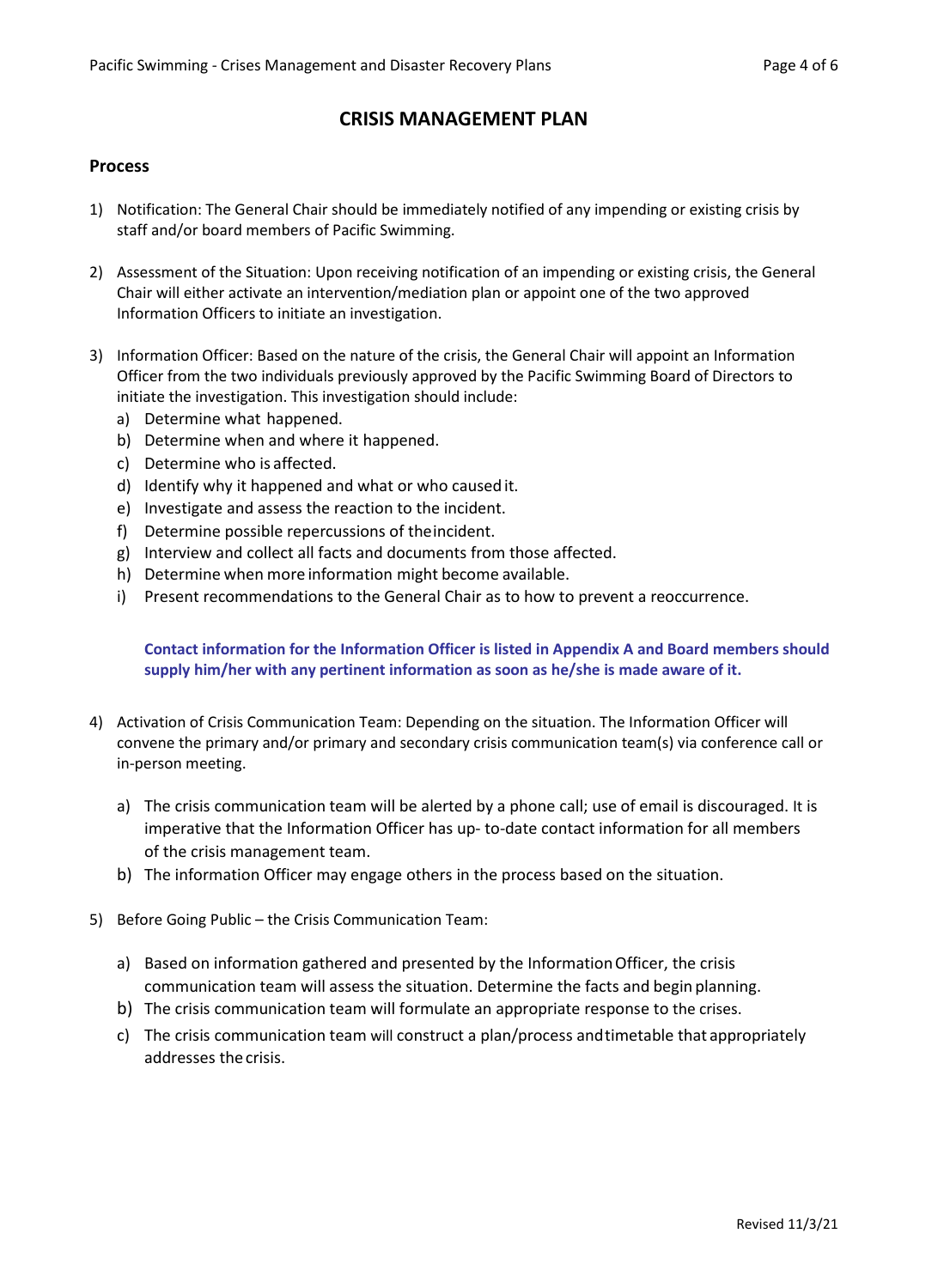- 6) Communication with the Public Crisis Communication Team:
	- a) The Information officer in consultation with the General Chair alerts key stakeholders.
	- b) The· Spokesperson begins external audience outreach.
	- c) Update the website as needed.
	- d) Continually evaluate the effectiveness ofthe message asthe situation progresses.
	- e) Implement methods for updating both internal and external audiences with new information as it becomesavailable.
	- f) Distribute post-crisis communications to appropriate audiences.
- 7) Post Crisis Review
	- a) Secure Loose Ends: Appropriate communications should be made to the appropriate audiences (including the Pacific Swimming Board of Directors and members) summarizing the resolution of the crisis. Check to be sure interaction with all media contacts has been completed.
	- b) File all notes, video/sound clips. Talking points, communications, etc. into an electronic file to be housed permanently with Pacific Swimming. The hard copies of all official documents should be filed and kept also at Pacific Swimming's office.
	- c) Update and revise the crisis communication plan to reflect any suggested changes and present to the Pacific Swimming Board of Directors for approval.
	- d) Re-convene the crisis communication team to evaluate the effectiveness of the crisis management plan. If appropriate, engage the Board of Directors in thisreview.